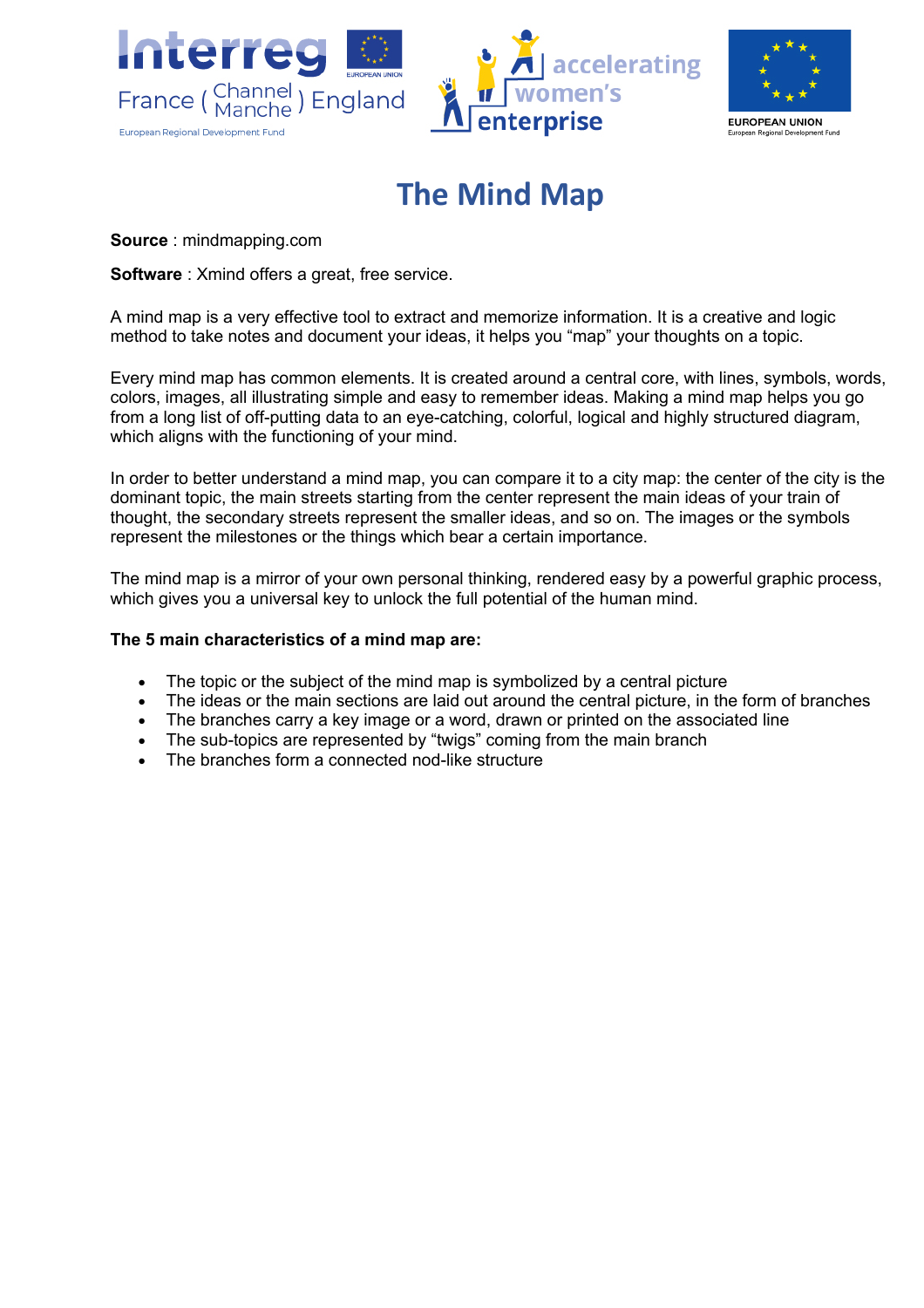

Or with a software (for example, Free Mind):